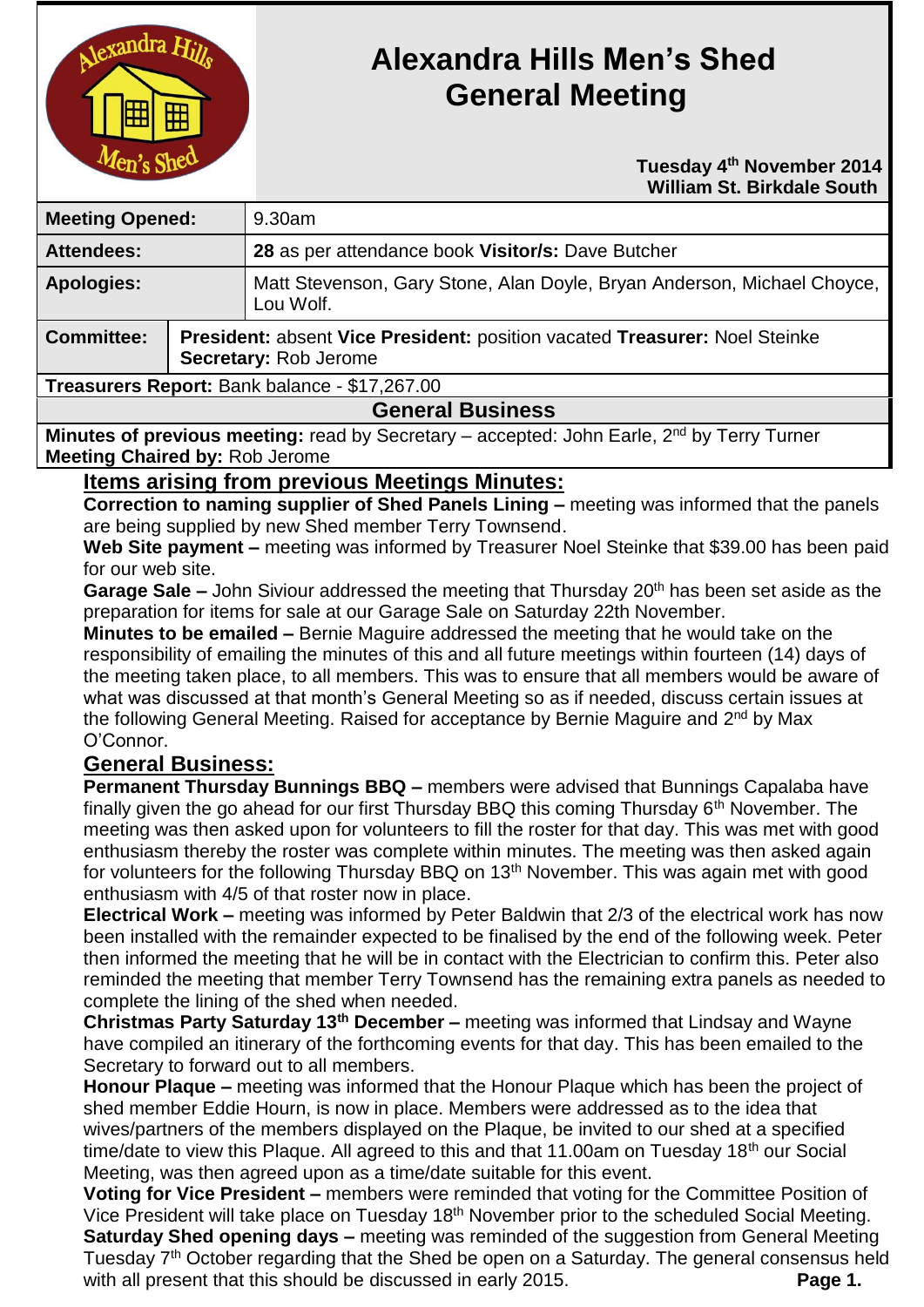**G20 Light up Brisbane Sign Friday 24th October –** Chairman address the meeting as to who along with the President in a bus on loan from the P.C.Y.C. attended this event. Member Wayne Hobdell addressed the meeting to advise that after eventually finding a parking spot, the group of twelve (12) gathered at the Southbank Piazza for a concert. The seating for this, as explained by Wayne, was short on comfort. However the lighting up of the **BRISBANE** Sign at 8.00pm, was definitely the highlight of the event.

## **New Business:**

**Garage Sale Ad in Redland City Bulletin –** meeting was informed of the intention of placing an ad for the forthcoming garage sale in the Communities Column of the Redland City Bulletin as noted that other Non-for-profit organisations have previously taken advantage of this no-cost feature. The meeting was then advised that the wording for this ad would be on the lines of the printed document as compiled by members John Siviour and Alan Perkins and displayed for all to comment on. A number of members advised to include the following – clothing, bicycles and brica-brac.

**Men's Sheds Parade/March 1<sup>st</sup> November –** Chairman again address the meeting as to who attended this event that started with assembly at 3.30pm at the Brisbane River Stage area, and then proceeded over the Goodwill Bridge and then onto and finish at the Cultural Forecourt Southbank Parklands. It was noted that there were no members present at this day's meeting, who took part in the Parade/March.

**RCC Seniors Expo Thursday 20th November –** meeting was informed that Haleel Rane from Redland City Council had sent out an email to Lou Wolf on Monday 20<sup>th</sup> October, detailing an invitation for A.H.M.S. to participate in at the Redlands Performing Arts Complex. The general consensus from members present, that with the current amount of projects currently taken on along with the Thursday BBQ's, A.H.M.S. should decline this offer.

It was also noted that the short time frame was also a contributing factor with this decision. **Volunteering Redlands Friday 5th December –** meeting was then informed that Volunteering Redlands Expo of which A.H.M.S. attended in April this year, will be conducting another event this time at the Redlands Performing Arts Complex. Again, general consensus from members present, that with the current amount of projects currently taken on along with the Thursday BBQ's, A.H.M.S. should again decline this offer.

**Inspection of progress of Sleigh Project –** meeting was interrupted by a phone call from our President Matt Stevenson to advise that the Deputy Mayor Alan Beard, would be on site at our shed to inspect the progress of this project on Tuesday 11<sup>th</sup> November. A time of arrival had not been disclosed.

**Christmas Project materials –** meeting was informed of several boards of 19mm pine wood and several sheets of 3mm MDF were collected and delivered to our shed by President Matt Stevenson from Bunnings Capalaba. This material along with templates is again for Christmas figures to be cut out and in some cases assembled and delivered back to Bunnings Capalaba prior to Christmas in store activities.

**A.H.M.S. Flyer –** this was brought to the attention of the meeting with regards to the content of the A.H.M.S. flyer as suggested by our member Lou Wolf on Tuesday  $7<sup>th</sup>$  October. It was suggested by a number of members that the flipside of the flyer, should either consist of an application form or the location of our Shed by means of a mud map or copied road map or both. It was then decided that this should be a part of discussion at our next Social Meeting.

### **Open Forum**

**Bunnings Credit Cards –** Bernie Maguire address the meeting to advise that at the next Executive Committee Meeting that the three (3) Bunnings Credit Cards be distributed to Executive Committee Members only.  $2^{nd}$  by Terry Turner – this was passed with a show of hands. **Internet Banking 3<sup>rd</sup> Signatory –** Bernie Maguire again addressed the meeting that the period since the new Committee Post as Treasurer had been elected, the Treasurers signature, as being the third (3rd) signatory at the Westpac Bank Capalaba, had not been put in place. Bernie Maguire then went on to say that he was disgusted and that this was a disgrace to our organisation.